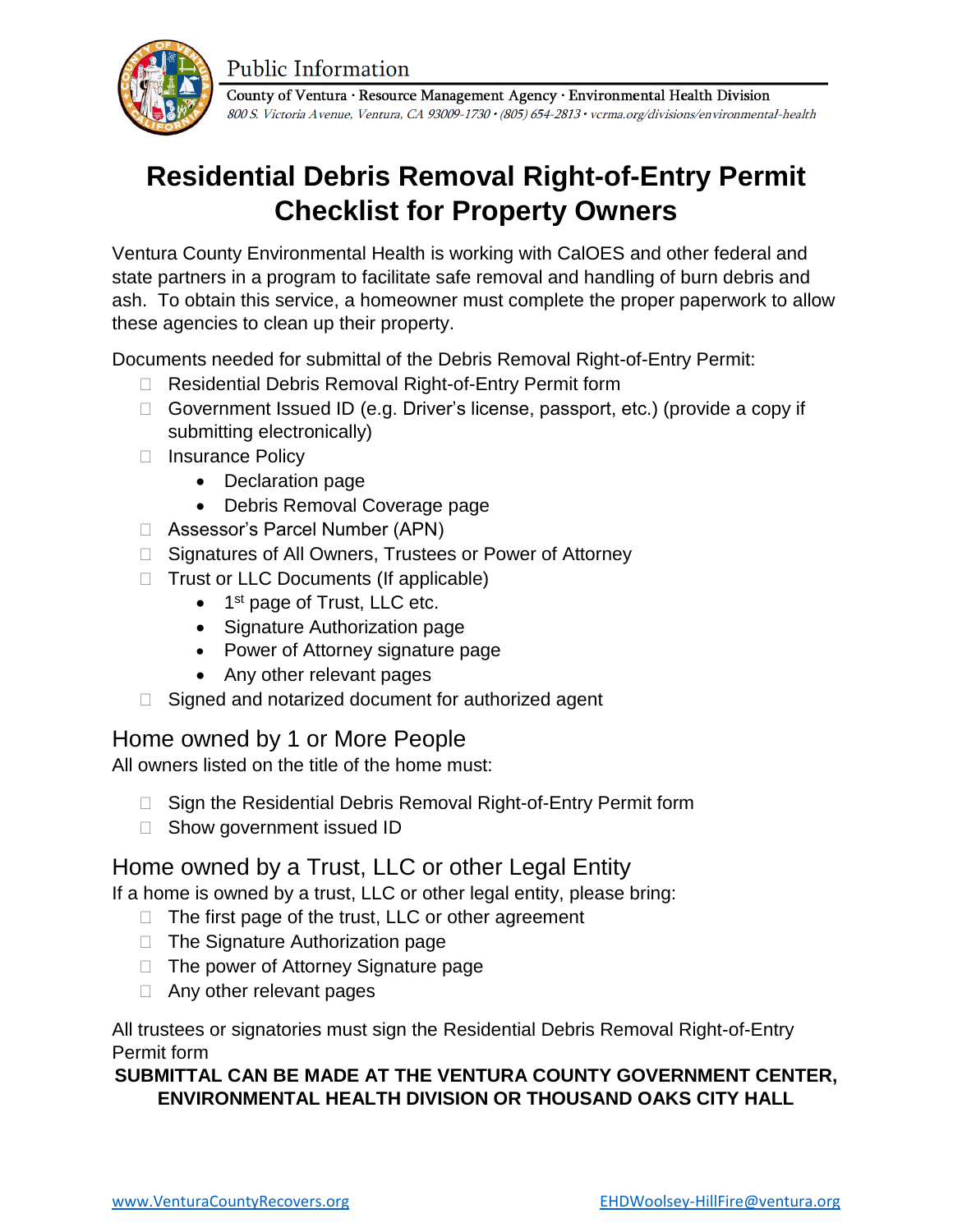# RESOURCE MANAGEMENT AGENCY county of ventura

**Environmental Health Division** William C. Stratton **Director** 

## **Residential Debris Removal Right-of-Entry Permit**

(For Providing Debris Removal on Private Property)

| Owner Name:                     |                                                 |
|---------------------------------|-------------------------------------------------|
| Phone Number & Email:           |                                                 |
| Property Address:               | <b>OUnincorporated</b><br><sub>or</sub><br>City |
| Assessor's Parcel Number (APN): |                                                 |
| Age of Structure(s):            |                                                 |

The undersigned hereby certifies they/he/she are/is (check):

The owner(s) with authority to grant access to the property at the above address.

The authorized agent of the Property Owner resident at above address.

 $I/we, \underline{\hspace{2cm}}$ 

certify that I am / we are the owner(s) or authorized agent of the real property located at the above address (hereinafter "Owner"). I hereby certify that I have full power and authority to execute this Right of Entry (ROE) Permit without the need for any further action, including, but not limited to, notice to or approval from any other party.

I / we hereby grant the County of Ventura (County), as well as the State of California, and the Federal Government, and their officers, employees, agencies, and independent contractors (collectively, the "Government"), a ROE upon the real property specified above by address and APN (hereafter the "Property").

1. **Time Period**: This ROE shall expire 36 months after the date of the Owner's signature(s), below, or when the debris removal activities described below are complete, as determined in the sole discretion of the Government, whichever date is sooner.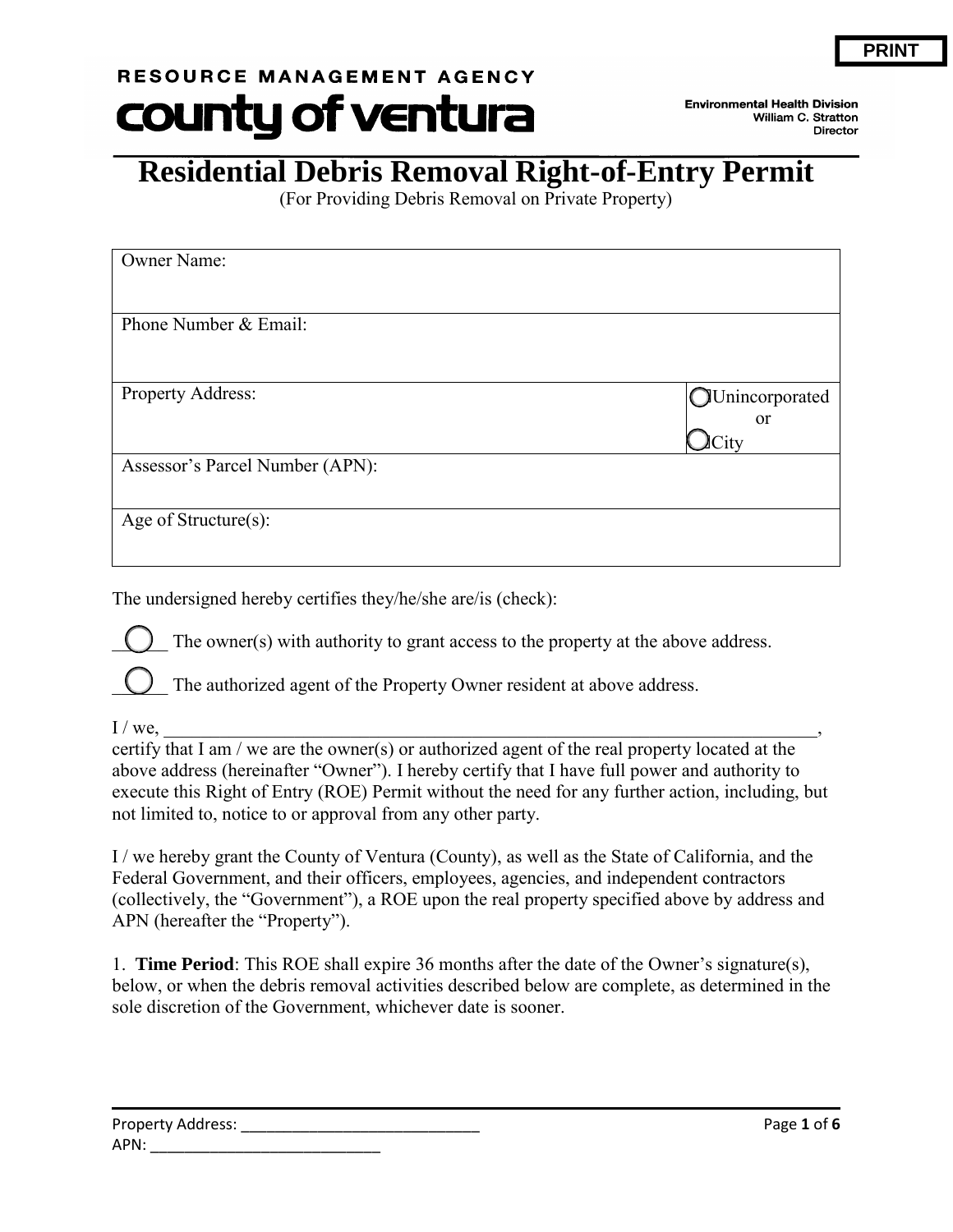2. **Purpose**: The Government is granted this ROE to inspect, test, remove, and clear wildfiregenerated debris of whatever nature including but not limited to burned or partially burned structures, ash, concrete foundations, contaminated soil, vehicles, trailers, waste or other debris from the Property ("Debris Removal"). Tree or tree limbs and shrubbery deemed hazardous to work crews, or obstructing their access to the debris clearance site, may also be removed to accomplish this work.

3. **Authorized Activities**: Owner hereby grants to the Government, the right to determine, in the Government's sole discretion, which materials and items on the Property are eligible for Debris Removal. Owner is responsible for removing, at Owner's expense, any items not eligible for Debris Removal. Owner's failure to remove items not eligible for Debris Removal may later be deemed a public nuisance by local officials.

4. **Reimbursement**: All Debris Removal activities are provided by the Government at no direct cost to Owner. However, the Owner agrees hereby to file an insurance claim if Owner possesses homeowner's or property insurance. Most homeowner's insurance policies include coverage for debris removal. State and federal law require Owner to assign any debris removal insurance proceeds to the Government to avoid a duplication of benefits (42 USC 5155; 44 CFR 204.62). In consideration of the Government's agreement to perform Debris Removal, Owner agrees to inform the insurance company listed below of this assignment and agrees to release their insurance information to the Government.

**Specified Debris Removal Insurance Coverage:** If Owner's insurance in effect at the time of the wildfire provides specific coverage for debris removal, Owner hereby assigns any and all rights, benefits, and proceeds with respect to these particular specific coverages to the County and hereby authorizes that any benefits or proceeds be paid directly to County. Owner shall not be liable for any further costs to County.

**No Specified Debris Removal Insurance Coverage:** If Owner's insurance in effect at the time of the wildfire does not provide specific and separate coverage for debris removal, but debris removal coverage is included within another larger coverage category, payment to County shall be limited to the unused benefit amount, after the residence is rebuilt. Owner shall not be liable for further costs to County. Owner hereby assigns any and all rights, benefits, and proceeds of any unused benefit amount that is eligible for debris removal remaining in a larger coverage category to County.

In the event the insurance companies listed below issues insurance proceeds for Debris Removal directly to Owner, Owner shall promptly inform the County of the amount of such proceeds and remit such insurance proceeds to County.

| Policy Number: |
|----------------|
| Claim Number:  |
| Agent's Name:  |
|                |

| Property Address: | Page 2 of 6 |
|-------------------|-------------|
| APN:              |             |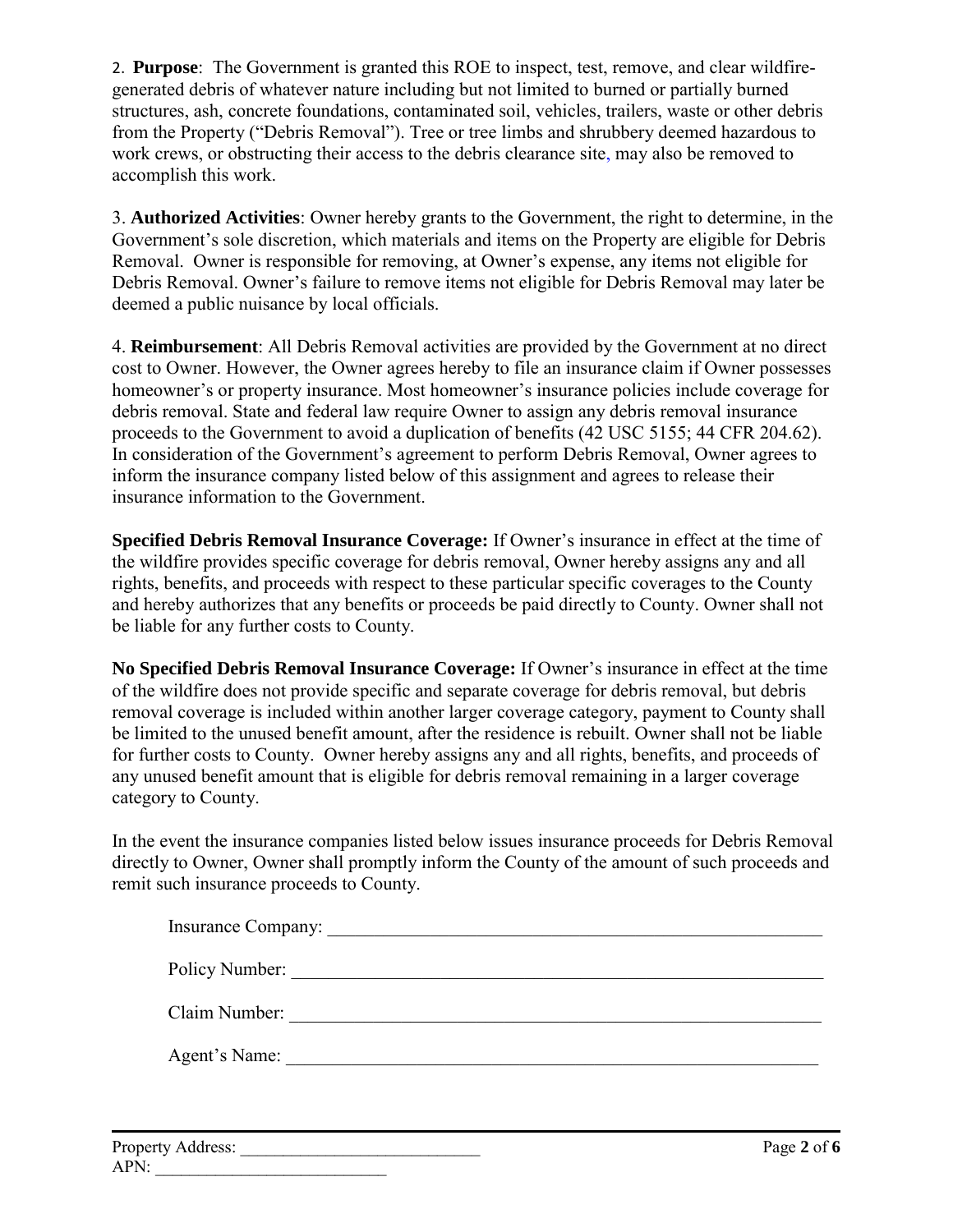Agent's Phone / e-mail:

Secondary Insurance, or personal property insurance for other damaged items on the Property:

|                        | Policy Number: |
|------------------------|----------------|
|                        | Claim Number:  |
|                        | Agent's Name:  |
| Agent's Phone / Email: |                |

If Owner does not have homeowner's or other similar insurance, Owner certifies under penalty of perjury by his/her signature below that no insurance coverage for the costs fire debris removal at the Property was in effect at the time of the wildfire:

 $\_$  , and the set of the set of the set of the set of the set of the set of the set of the set of the set of the set of the set of the set of the set of the set of the set of the set of the set of the set of the set of th Owner's signature Date

Any property that is sold prior to issuance of the cleanup certification will be withdrawn from the program and billed for cleanup services, unless both new and former Owners sign a property transfer affidavit. Costs for work completed will be billed to the insurance company listed above if applicable.

5. **Waiver of Liability:** Owner acknowledges that the Government's decisions about when, where, and how to provide Debris Removal services on Owner's property are discretionary functions. Owner hereby acknowledges that the Government is not liable for any claim based on the exercise or performance, or failure to exercise or perform, a discretionary function, and promises not to make such a claim. **Owner further releases and agrees to hold and save harmless the Government from all liability for any damage or loss whatsoever that may occur during or after performance of the Government's Debris Removal activities. Please also see paragraph 9, below**. Owner therefore waives any claims or legal action against the Government. This indemnification is required by state and federal law, including the California Emergency Services Act, California Government Code section 8655 and the Stafford Act, 42 United States Code, sections 5148 and 5173.

6. **Foundations:** In order to participate in this program, Owner must allow removal of all foundations. Stem walls and retaining walls may be left on a case-by-case basis, as approved by the Operations Chief and/or his or her designee. Owner acknowledges and understands that removal of a foundation may leave a depression in the ground, and that it is Owner's responsibility to fill any depression(s) following the removal of a foundation.

7. **Soil Sampling**: Debris Removal includes taking soil samples in the debris footprint to ensure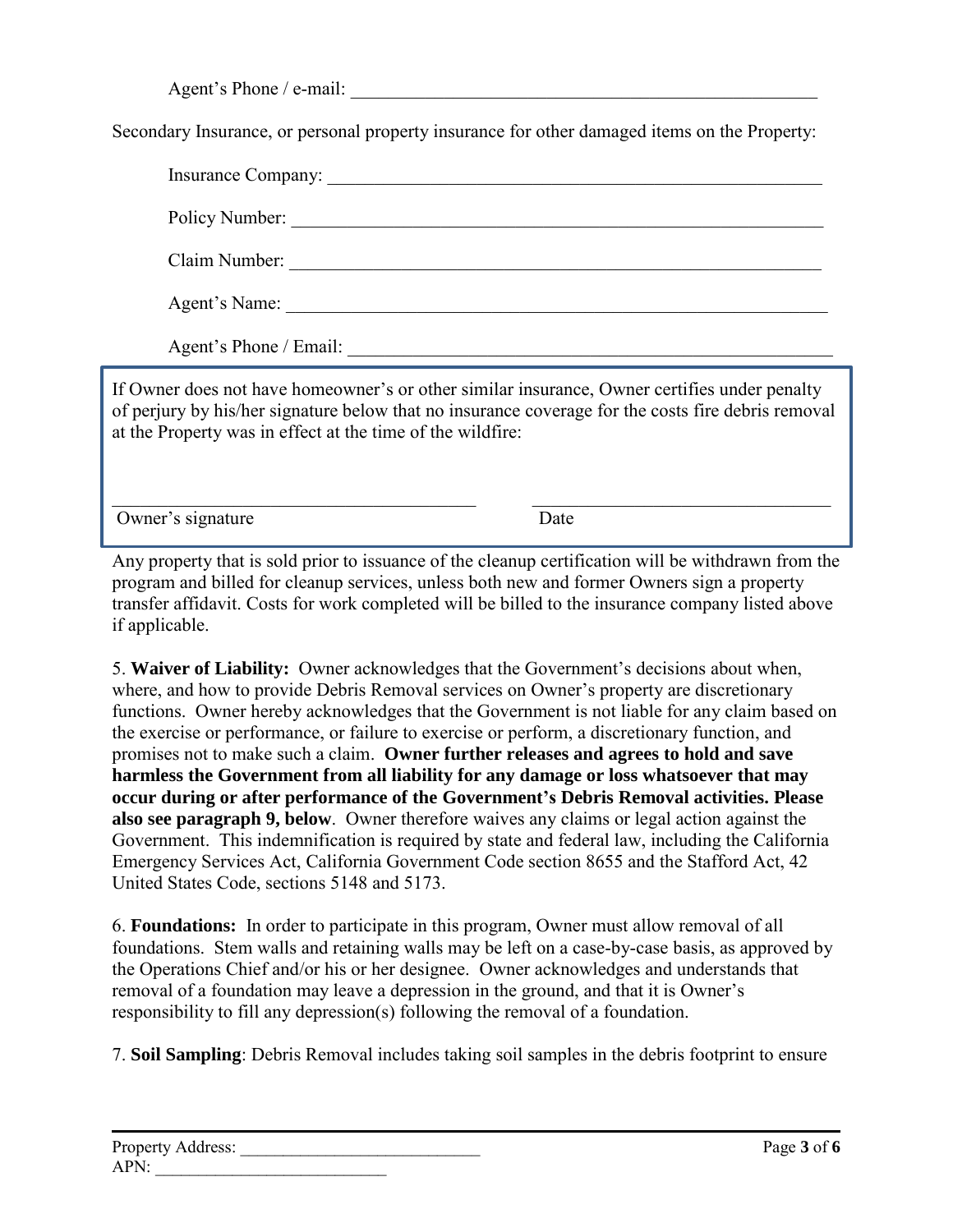that all contaminants have been removed. If initial soil samples do not meet the cleanup goals for this project, additional soil will be removed from the debris footprint and more soil samples will be taken. Owner acknowledges and hereby authorizes the Government to remove enough soil to ensure cleanup goals have been met. Owner acknowledges this may leave a depression on the property and that it is Owner's responsibility to fill any depression left on the property.

8. **Markings of Infrastructure Facilities:** Owner agrees to make their best efforts to mark subgrade utility lines (sewer, water, electricity, gas, cable, solar), and to mark the location of septic tanks, wells, or other subgrade structures. Owner should carefully complete the attached *Property Information Form* and append any maps, diagrams, or legible notes that may be useful to the Government's contractor in locating subgrade structures.

9. **Driveway, Roadway and Other Incidental Damage:** Multi-ton excavators must perform much of the demolition, consolidation and loading of fire debris into trucks for removal to appropriate landfills. The scale and weight of this equipment, and the weight of loaded trucks hauling debris out of fire-damaged neighborhoods, often exceeds the design capacity of residential driveways, sidewalks, and private roadways. Cracking and damage to asphalt and concrete pavement is a common and often unavoidable consequence, and is therefore considered incidental to Debris Removal. The Government, where feasible, will make reasonable efforts to mitigate such damage. However, by accepting Government Debris Removal at this Property, the Owner acknowledges the risk of such incidental damage as well as responsibility for the cost of any repairs to private property or jointly-owned private roadways that may be caused by Government contractors in the performance of Debris Removal operations. Owner hereby promises to hold and save harmless the Government from any repair claims described above, or any other incidental and unavoidable damage occurring as a result of routine operations.

10**. Damage to Improved Property:** Debris and ash removal crews will attempt to minimize impacts to improved property that was not damaged by the fire. The California Governor's Office of Emergency Services Operations Chief *may*, at their sole discretion, authorize attempted repair or replacement of improved property that was negligently damaged during the Debris Removal operations. However, Owner acknowledges paragraphs 5 and 9 of this ROE limit the liability of the Government and their contractors.

11. **Modification**: The provisions of this ROE may not be modified. Owner may cancel this ROE only by submitting an executed *Withdrawal Form* to the County (see attached).

12. **Fraudulent or Willful Misstatement of Fact**: An individual who fraudulently or willfully misstates any fact in connection with this agreement may be subject to penalties under state and federal law, including civil penalties, imprisonment for not more than five years, or both, as provided under 18 United States Code, section 1001.

\_\_\_\_\_\_\_\_\_\_\_\_\_\_\_\_\_\_\_\_\_\_\_\_\_\_\_\_\_\_\_\_\_\_\_\_\_\_\_\_\_\_\_\_\_\_\_\_\_\_\_\_\_\_\_\_\_\_\_\_\_\_\_\_\_\_\_\_\_\_\_\_\_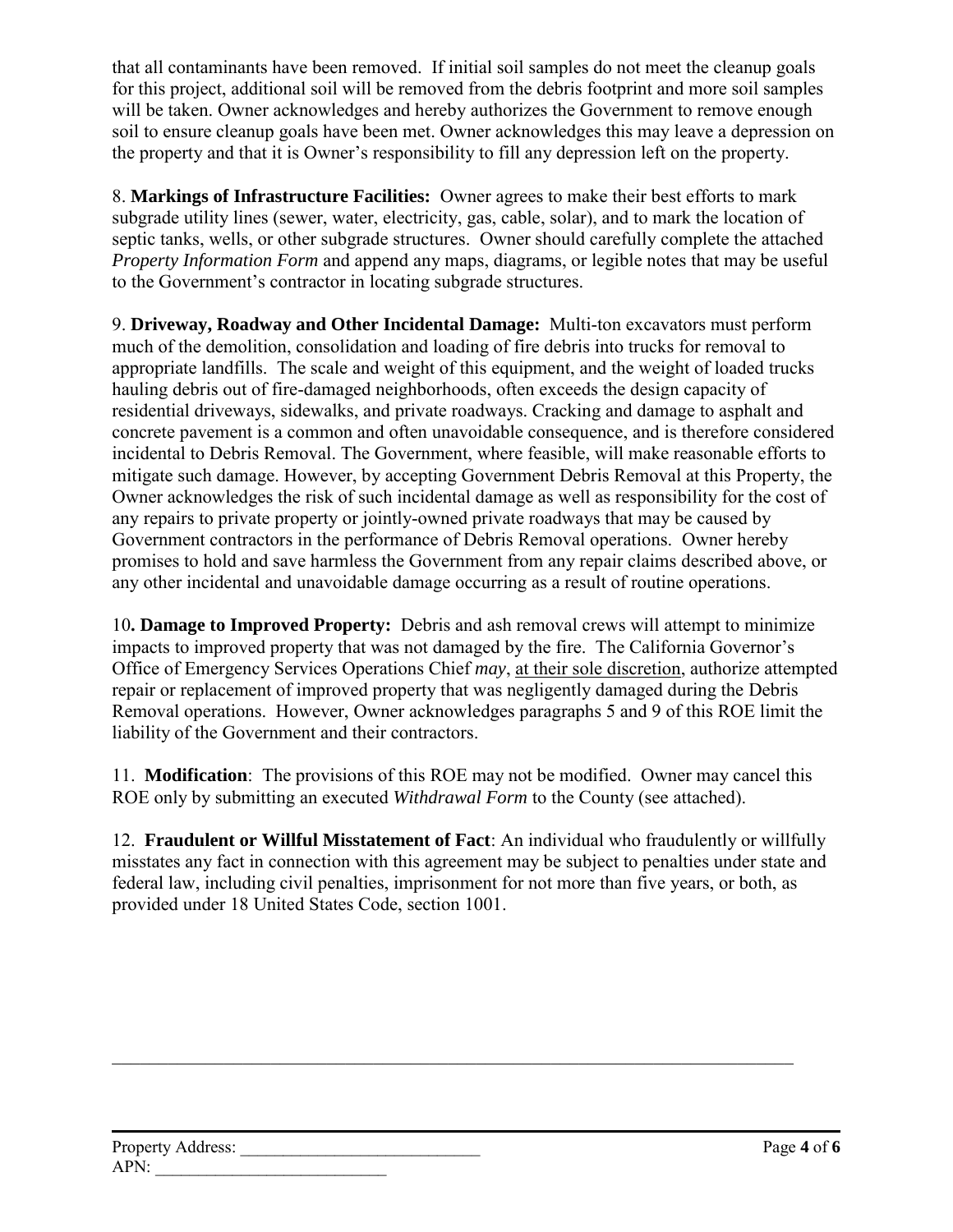| Signature of Owner or Agent       | Date                             |  |
|-----------------------------------|----------------------------------|--|
| Phone number of Owner or Agent    | E-mail address of Owner or Agent |  |
| Mailing address of Owner or Agent |                                  |  |

#### **Approved by County of Ventura and verified that the Property, APN, and Owner are accurate and meet the eligibility requirements of program:**

William C. Stratton, Director Environmental Health Division and the contract of the contract of the contract of the contract of the contract of the contract of the contract of the contract of the contract of the contract of the contract of the contract of the contract of the contra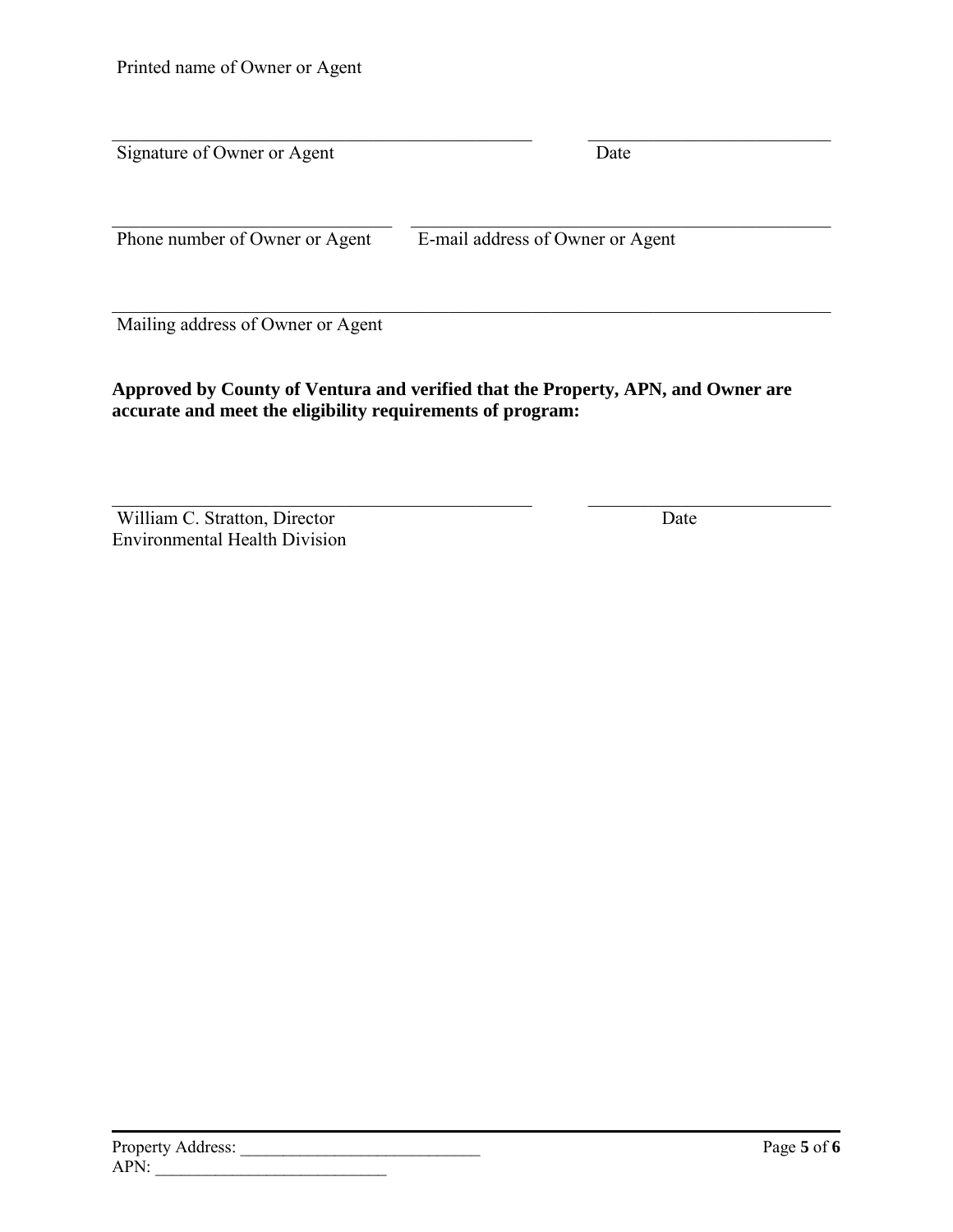#### **Disaster Debris Removal Program Property Information**

| <b>Vehicles</b> | $\cdots$<br>Location | <b>Description</b> | <b>Comments</b> |
|-----------------|----------------------|--------------------|-----------------|
|                 |                      |                    |                 |
| Car             |                      |                    |                 |
|                 |                      |                    |                 |
| Boat or Trailer |                      |                    |                 |
|                 |                      |                    |                 |
| Other vehicles  |                      |                    |                 |
|                 |                      |                    |                 |
| Other:          |                      |                    |                 |

#### **Please identify all that apply on the Property:**

| Underground<br><b>Tanks</b> | Location | <b>Construction</b><br>Date (If<br>Known) | <b>Comments</b> |
|-----------------------------|----------|-------------------------------------------|-----------------|
|                             |          |                                           |                 |
| Septic <sup>1</sup>         |          |                                           |                 |
| Fuel/Oil <sup>2</sup>       |          |                                           |                 |
|                             |          |                                           |                 |
| Water                       |          |                                           |                 |
|                             |          |                                           |                 |
| Other:                      |          |                                           |                 |

1. Septic tanks will be pumped of all waste as part of the debris removal project only if they pose a hazard to crews.

2. Owner must provide documentation of ownership for large propane tanks to be removed.

| Underground<br><b>Structures</b> | Location | <b>Construction</b><br>Date (If<br>Known) | <b>Comments</b> |
|----------------------------------|----------|-------------------------------------------|-----------------|
|                                  |          |                                           |                 |
| <b>Basement</b>                  |          |                                           |                 |
| Root Cellar                      |          |                                           |                 |
|                                  |          |                                           |                 |
| Other:                           |          |                                           |                 |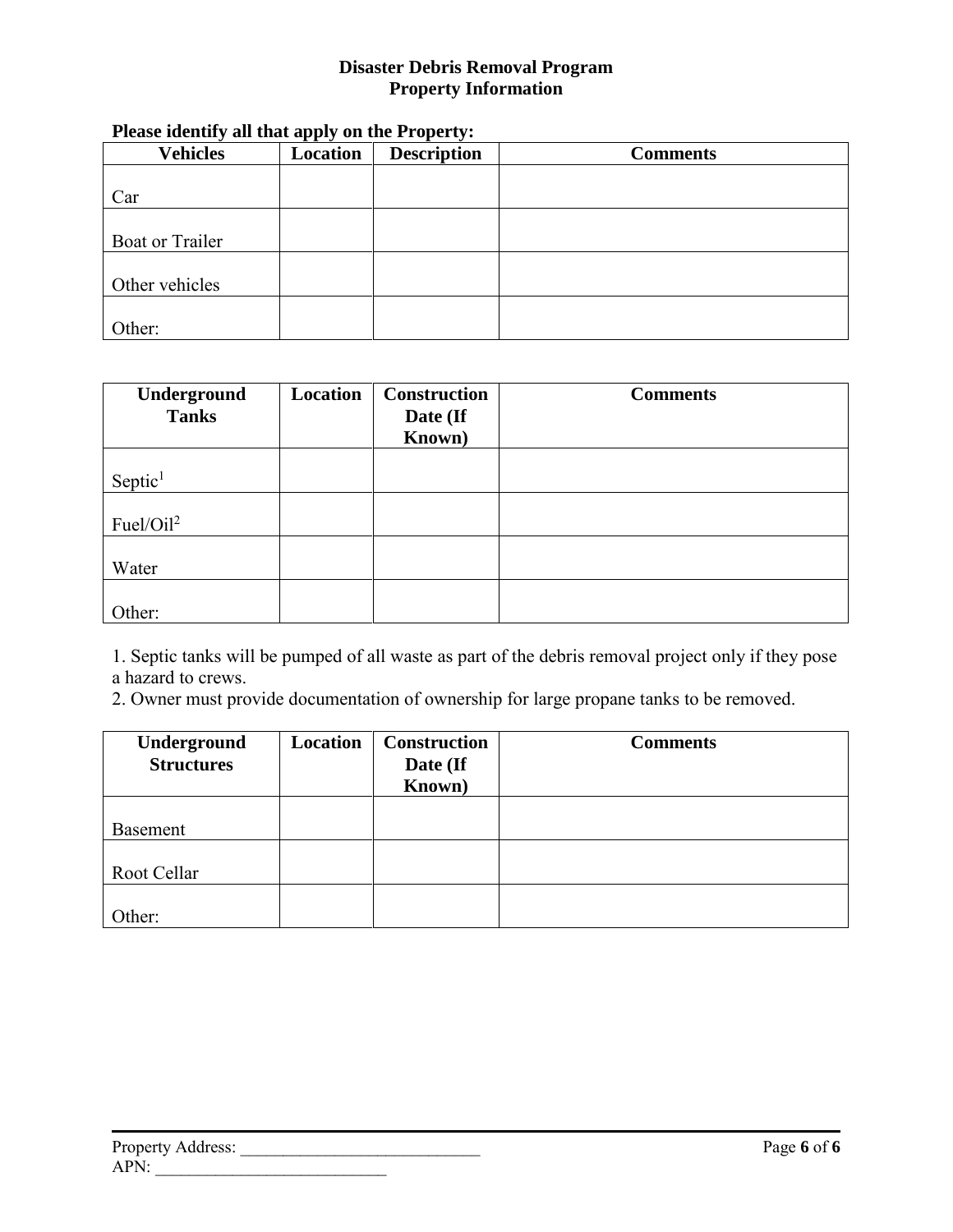#### **Special Instructions**

(i.e. directions to contractors to access the Property or notable items Owner wishes to try to recover):



Attach additional documents if needed.

**Property Accessibility:** Due to the need for property access by County and/or County's Agents, the Property will be made accessible throughout the cleanup process (i.e., Owner(s) will provide gate code/keys to ensure property access.) Owner shall provide a gate code: \_\_\_\_\_\_\_\_\_ or key which shall be dropped off at the Debris Removal Operations Center.